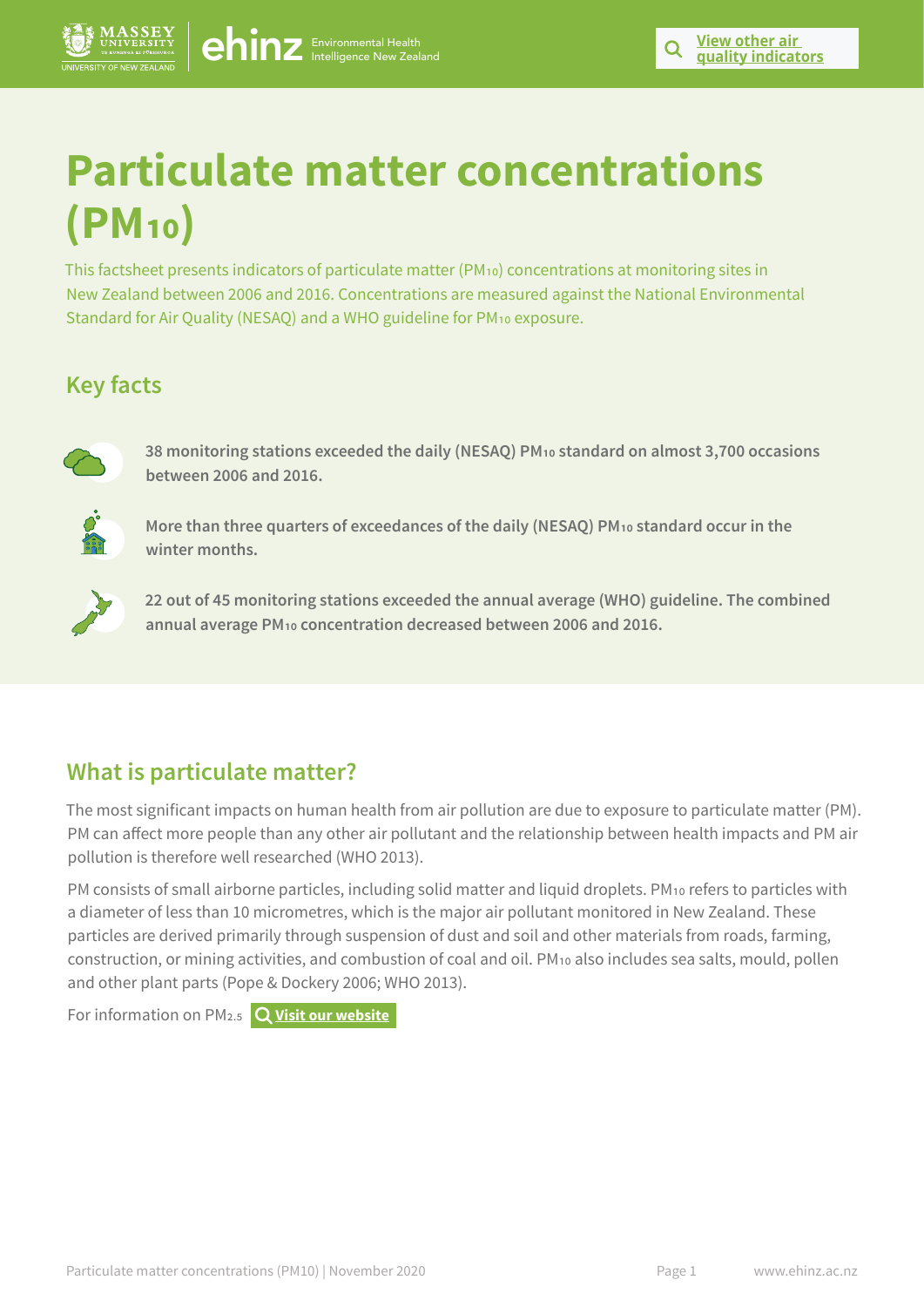## **PM10 increases the risk of respiratory illnesses**

Coarse particles such as PM10 deposit in the upper airways, whereas small particles such as PM2.5 deposit in the very small airways deep in the lungs (Pope & Dockery 2006).

Short-term and long-term exposure to PM10 is associated with a wide range of health impacts. Mild impacts include shortness of breath or coughing. More severe impacts include premature death from cardiovascular and respiratory problems and an increased risk of lung cancer. Exposure to PM10 can also worsen asthma symptoms (Ministry for the Environment and Stats NZ 2018; WHO 2013).

Children, the elderly, and people with pre-existing conditions such as cardiovascular or respiratory diseases are particularly vulnerable to health impacts from PM10 air pollution (Ministry for the Environment and Stats NZ 2018).

# **PM10 air quality standards and guidelines**

PM10 air quality standards and guidelines have been developed to provide some level of protection against health risks. However, currently there is no evidence for a threshold below which health effects do not occur (WHO 2013). Daily concentrations (24-hour average) are measured against a threshold value of  $50\mu$ g/m<sup>3</sup> in the National Environmental Standards for Air Quality (NESAQ). This value is allowed to be exceeded one time in a 12-month period (Ministry for the Environment and Stats NZ 2018).

Additionally, annual average concentrations can be compared against the international WHO guideline of 20µg/m3 (Figure 1) (Ministry for the Environment and Stats NZ 2018).



#### **Figure 1: PM10 standard (24-hour average) and guideline (annual average)**

**Note:** National Environmental Standards for Air Quality (NESAQ), World Health Organization (WHO). Exceedances occur when concentrations are greater than the stated values. One exceedance of the NESAQ threshold is allowed in a 12-month period. **Source:** Ministry for the Environment and Stats NZ 2018.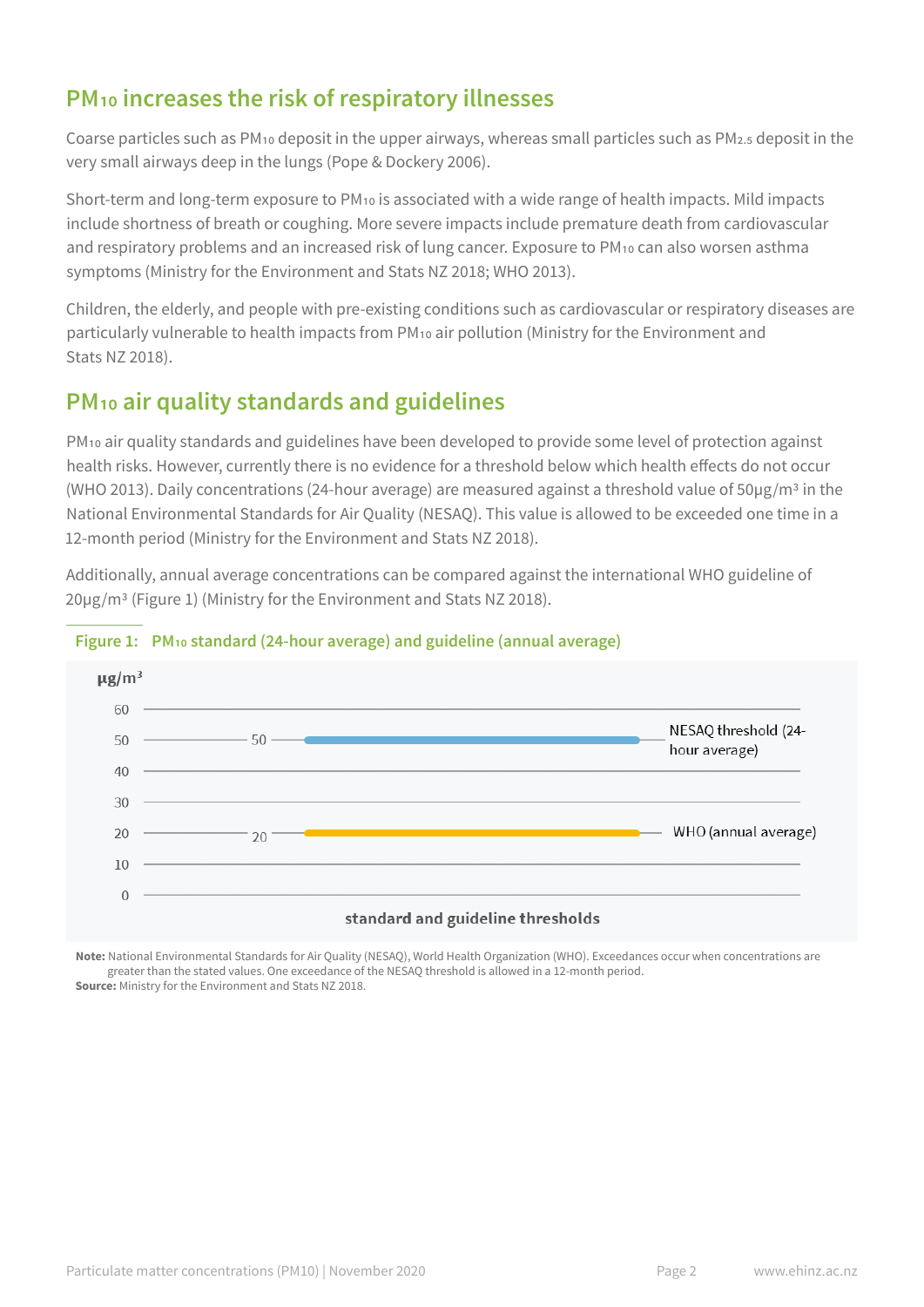### **45 out of 93 monitoring sites had valid data between 2006 and 2016**

Between 2006 and 2016, 45 out of 93 monitoring sites had valid data for PM10 exposure (see metadata sheet for more information) (Figure 2).

#### **Figure 2: Monitoring stations with valid data, by regional council, 2006-2016**



**Source:** Ministry for the Environment and Stats NZ.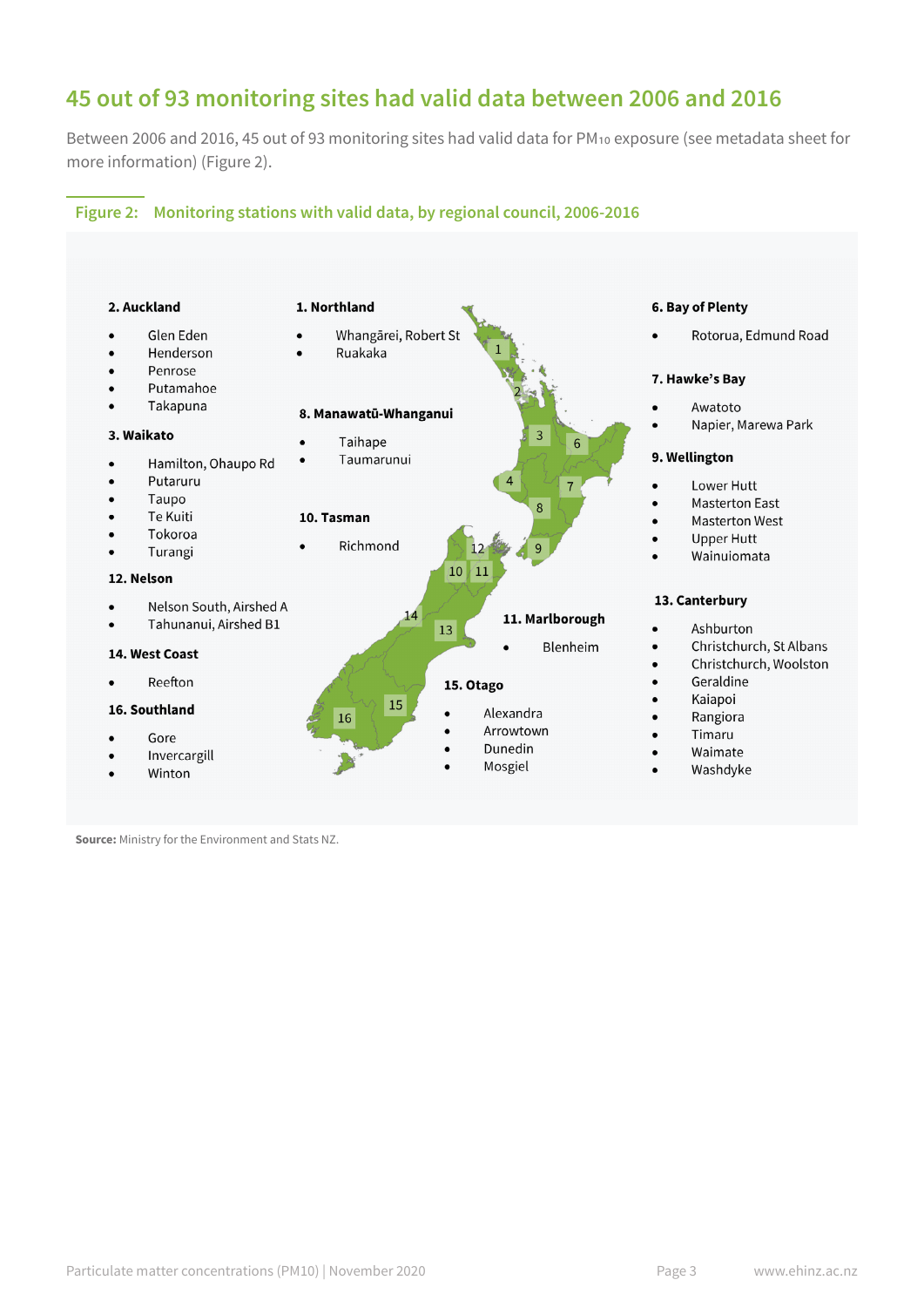### **38 out of 45 monitoring stations exceeded the NESAQ threshold between 2006 and 2016**

Of the 45 monitoring stations, 38 exceeded the national 24-hour average standard on almost 3,700 occasions between 2006 and 2013 (Figure 3). The three monitoring stations that exceeded the standard the most between 2006 and 2016 were in the South Island (Figure 4): Alexandra (Otago), Arrowtown (Otago), and Timaru (Dunedin).



**Figure 3: Number of exceedances of the NESAQ's threshold (24-hour average) in New Zealand, 2006-2016**

**Note:** NESAQ 24-hour threshold: 50µg/m3. Number of exceedances are the sum of 38 monitoring stations. **Source:** Ministry for the Environment and Stats NZ 2018.

#### **Figure 4: Number of exceedances of the NESAQ's threshold (24-hour average) at selected monitoring stations, 2006-2016**



**Note:** NESAQ 24-hour threshold: 50µg/m3.

**Source:** Ministry for the Environment and Stats NZ 2018.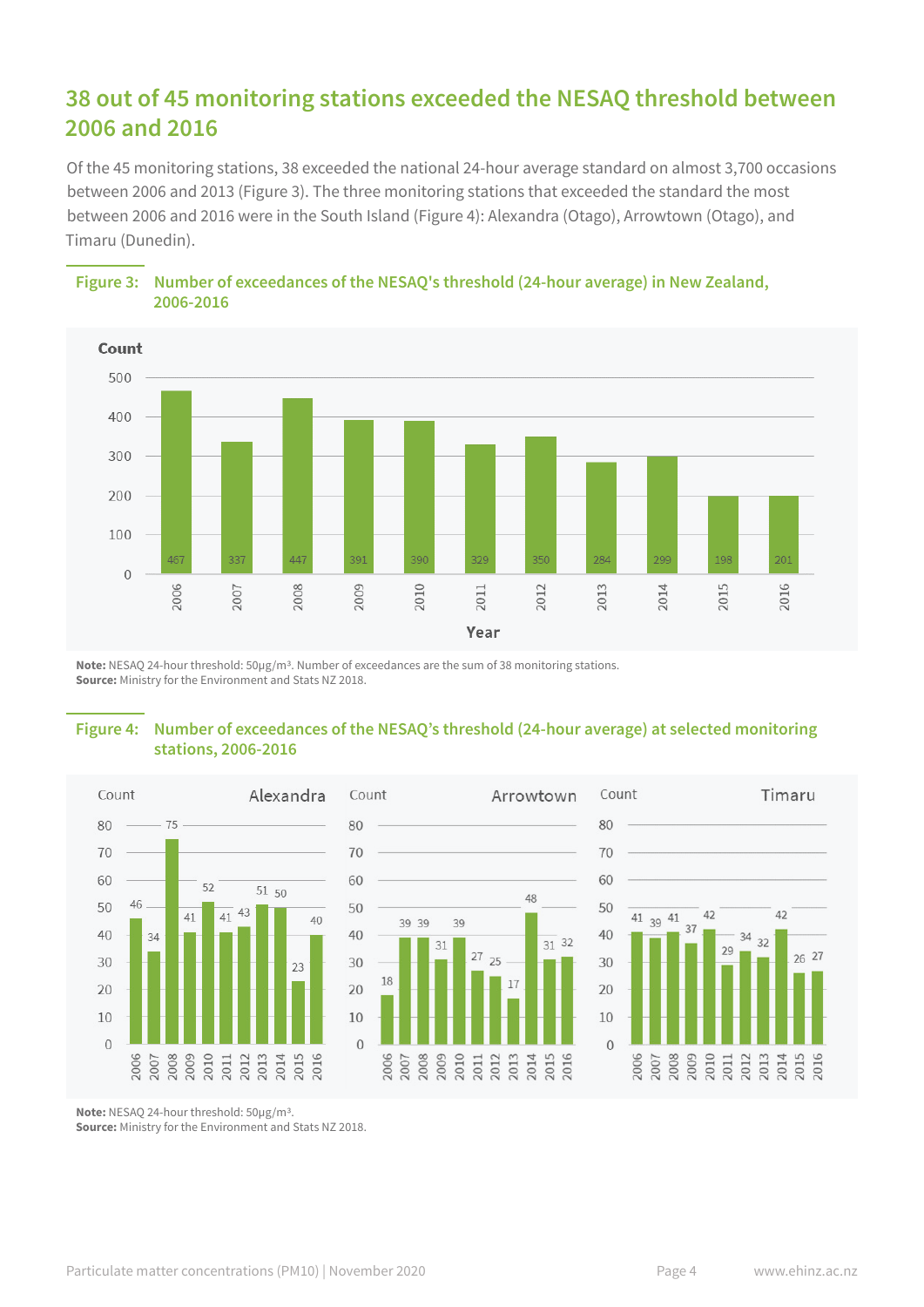### **Most exceedances occur in the colder months**

Between 2006 and 2016, 80.8% (2,987) of all exceedances of the 24-hour average threshold occurred in the winter months (June/July/August) (Figure 5). Over 16% (598) of exceedances occurred in autumn (March/April/ May). Most of the exceedances (96.9%) therefore happen in the colder months. During the cooler months, home heating emissions increase, contributing to worse PM10 concentrations and therefore exceedances. Furthermore, calm and frosty weather conditions in the winter months more easily allow for a build-up of air pollutants (Ministry for the Environment and Stats NZ 2018).





**Note:** NESAQ 24-hour threshold: 50µg/m3. Number of exceedances are the sum of 38 monitoring stations. **Source:** Ministry for the Environment and Stats NZ 2018.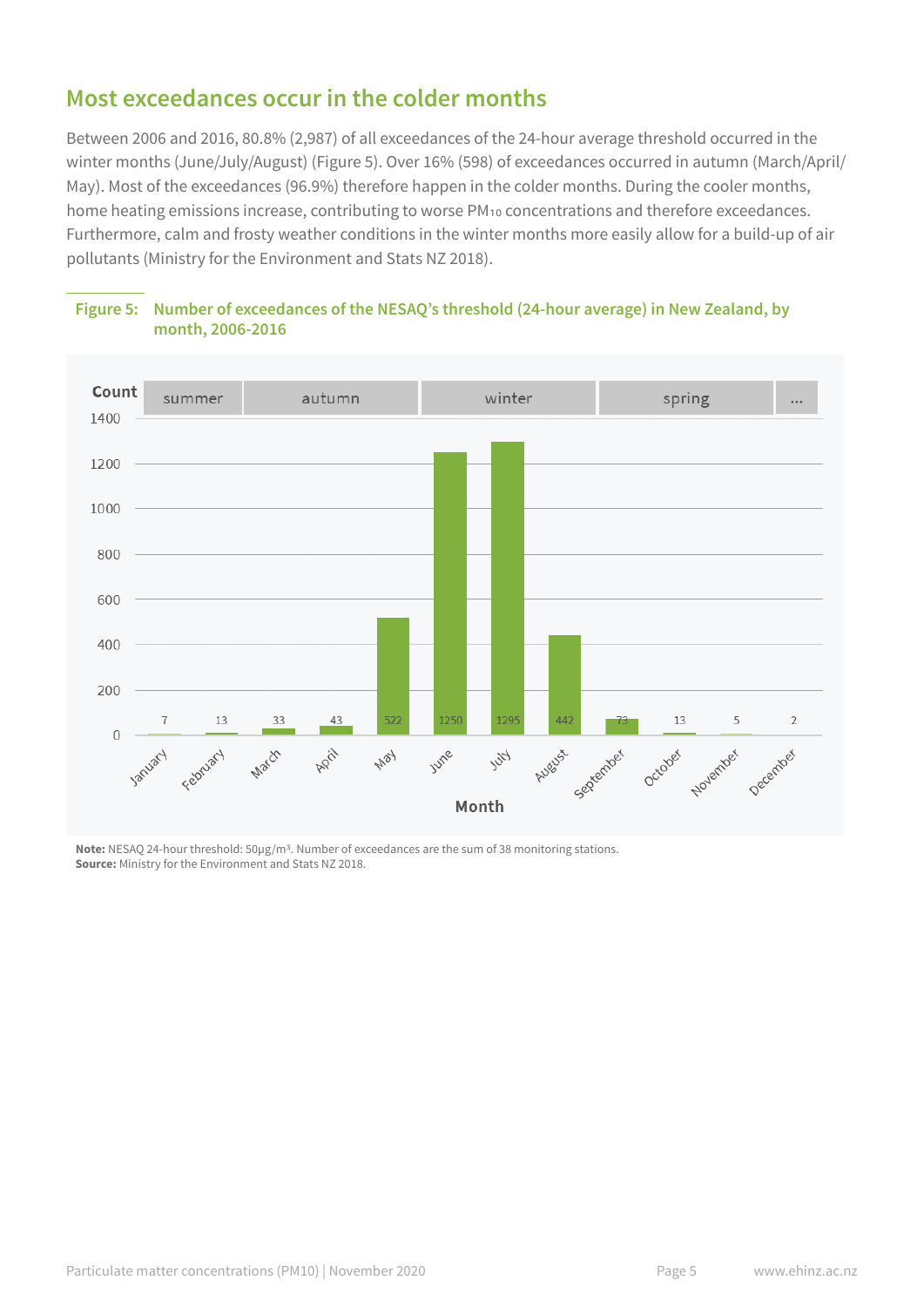### **The annual average WHO guideline was exceeded by 22 out of 45 monitoring stations**

22 out of 45 monitoring stations exceeded the WHO annual average guideline between 2006 and 2016. The monitoring stations Alexandra (Otago), Arrowtown (Otago), and Timaru (Canterbury) exceeded the guideline the most between 2006 and 2016. In 2007, the monitoring station Arrowtown (Otago) had the highest annual average (32.2µg/m3) of all monitoring stations between 2006 and 2016 (Figure 6).





**Note:** WHO annual average guideline: 20µg/m3 **Source:** Ministry for the Environment and Stats NZ 2018.

Between 2006 and 2016, the annual average PM10 concentration (averaged across all 45 monitoring stations with valid data) decreased by 4µg/m<sup>3</sup> from 19.6µg/m<sup>3</sup> to 15.6µg/m<sup>3</sup> (Figure 7).





**Source:** Ministry for the Environment and Stats NZ 2018.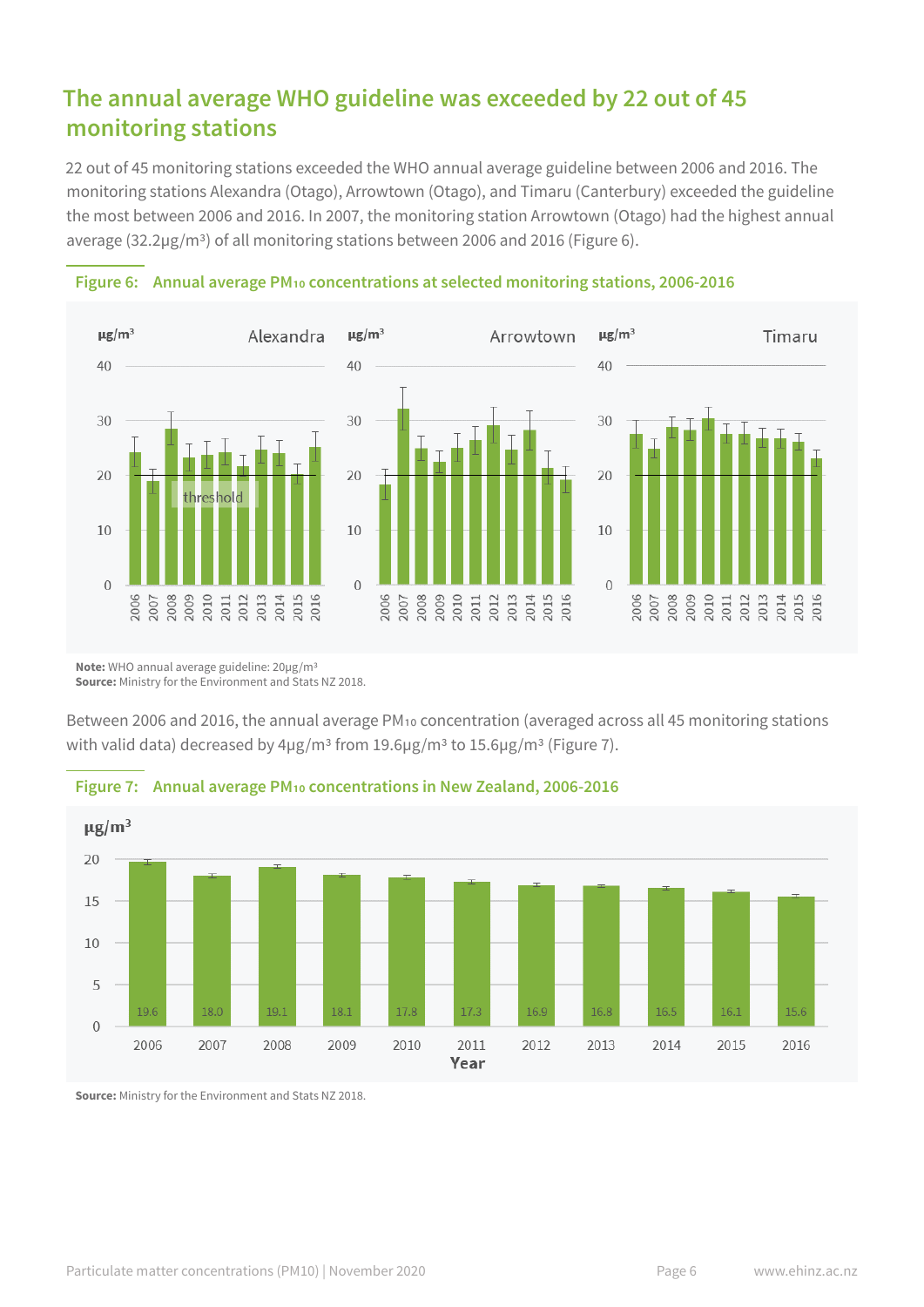### Data for these indicators

95% confidence intervals have been presented as error bars on graphs. Unless otherwise stated, all differences mentioned in the text between two values are statistically significant at the 5% level or less.

### Monitoring sites exceeding the national environmental standard (24-hour average) for PM10

24-hour average PM10 concentration data comes from the Ministry for the Environment and Stats NZ (Ministry for the Environment and Stats NZ 2018) as part of New Zealand's Environmental Reporting Series. 24-hour average PM<sub>10</sub> concentrations (in µg/m<sup>3</sup>) are compared with the National Environmental Standard for Air Quality for sulphur dioxide. The threshold is exceeded when concentrations are above 50µg/m<sup>3</sup>. The threshold is allowed to be exceeded one time in a 12-month period. For additional information, see the metadata link below.

### Monitoring sites exceeding the WHO annual average guideline for PM10

Annual average PM10 concentration data comes from the Ministry for the Environment and Stats NZ (Ministry for the Environment and Stats NZ 2018) as part of New Zealand's Environmental Reporting Series. Annual averages are calculated and measured against the WHO guideline. Exceedances occur when concentrations are above 20µg/m3. For additional information, see the metadata link below.